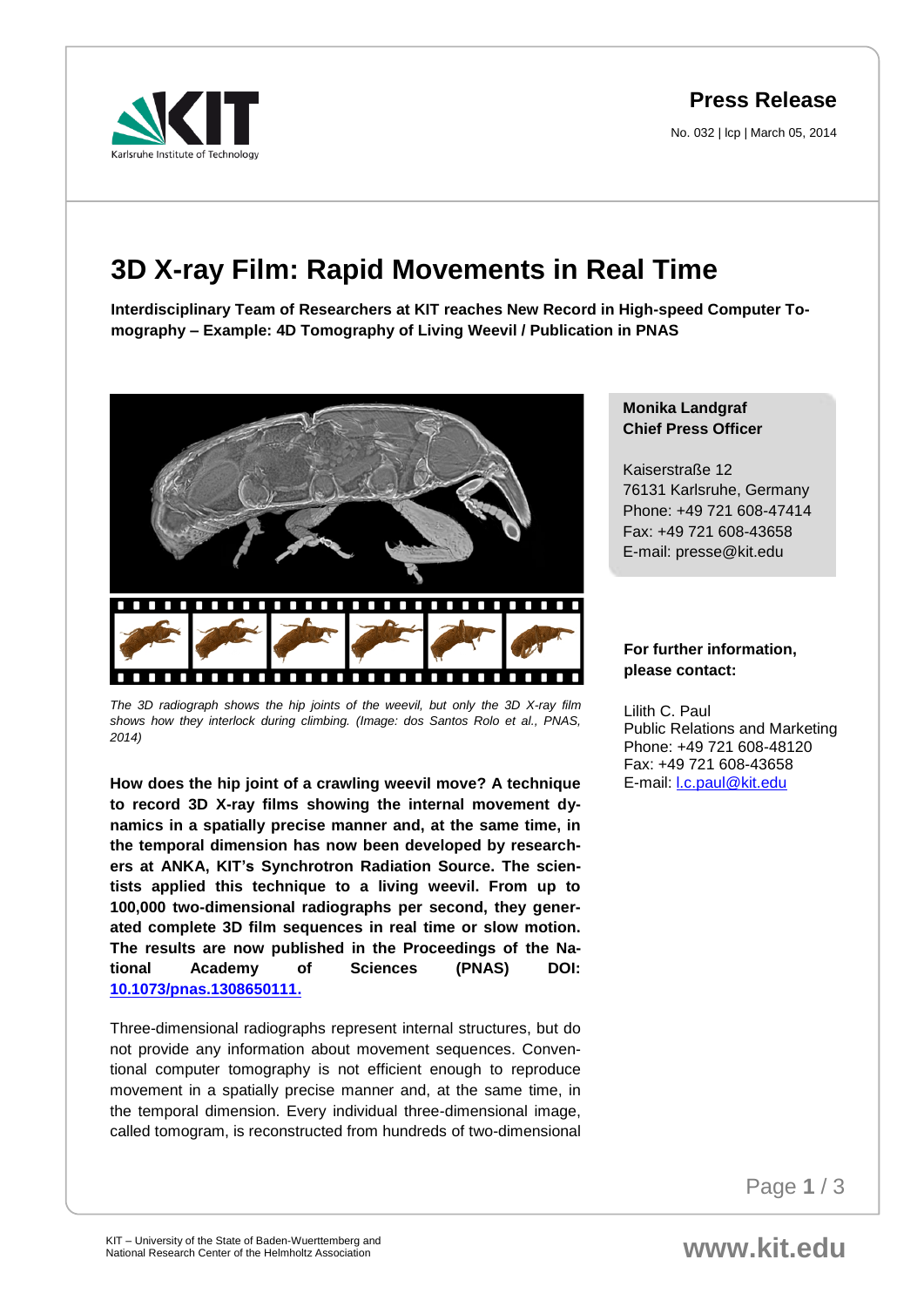## **Press Release**

No. 032 | lcp | March 05, 2014



radiographs. "To produce highly resolved tomograms at such recording speed, we had to adjust every setting screw, from the X-ray source to the pixel detector and we optimally attuned all process steps to each other," Tomy dos Santos Rolo says. The doctoral student is the leading developer of the experimental setup. By making the 3D image frequencies approach the image rates known for 2D cine films, he reached the world record in high-speed tomography, i.e. a real 3D film with microscopic magnification.

For scientific evaluation, the three-dimensional contours of anatomic structures have to be clearly visible. This is achieved by the socalled phase contrast. If highly parallel X-rays pass the biological examination object, wave optics phenomena occur, which highlight the inner and outer contours.

"It is these contours that matter to us. We want to distinguish individual functional elements that move relative to each other. That is why we need sharp contours," Alexey Ershov, the expert for image analysis in the team, says. From the X-ray source to movement analysis, all process stages are designed to filter out image noise without reducing contrast. This also applies to the mathematic algorithms optimized for radiography. They reconstruct three spatial and one temporal dimension and derive exact movement patterns from the data.

In line with the first moving images  $-$  cinematography  $-$ , the scientists call their method "cinetomography". In the late  $19<sup>th</sup>$  century, movements of big animals were studied. Today, researchers can analyze internal biological processes of small organisms, as is now demonstrated for the recently discovered screw joint of the weevil. Insects, spiders, and crustaceans make up more than 80% of all species.

Cinetomography cannot only be used to image in four dimensions biological and biotechnological processes, but also combustion processes relevant to industry.

Tomy dos Santos Rolo, Alexey Ershov, Thomas van de Kamp, and Tilo Baumbach: In vivo X-ray cine-tomography for tracking morphological dynamics, PNAS Early Edition (2014), DOI: [10.1073/pnas.1308650111](http://www.pnas.org/cgi/doi/10.1073/pnas.1308650111) 



*In the weevil's hip joint, large skeleton parts move relative to each other and interlock like a screw and a nut. (Image: dos Santos Rolo et al., PNAS, 2014)*